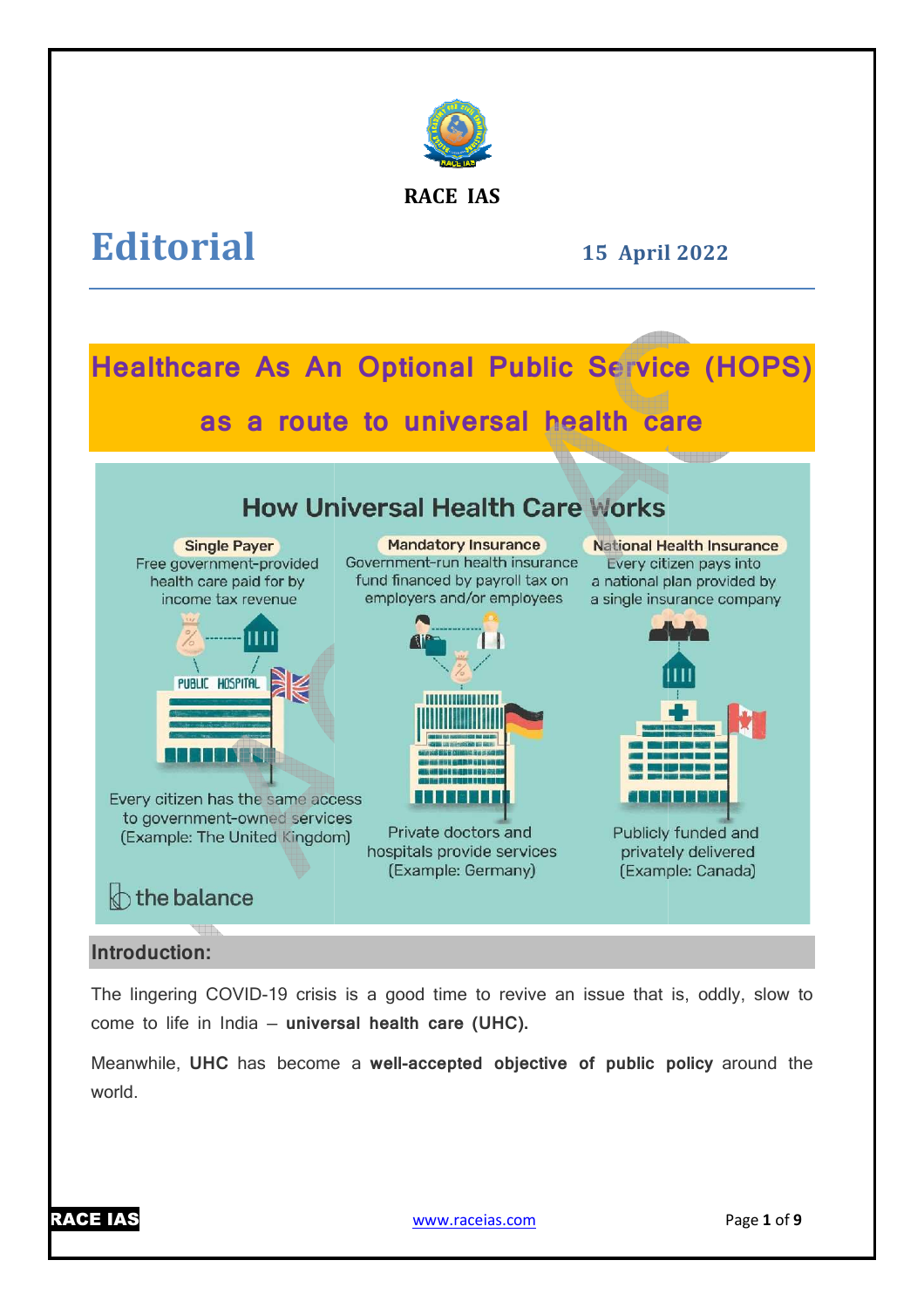It has even been largely realised in many countries, not only the richer ones (minus the United States) but also a growing number of other countries such as Brazil, China, Sri Lanka and Thailand.

Some of them, such as Thailand, made a decisive move towards UHC at a time (20 years ago) when their per capita GDP was no higher than India's per capita GDP today. The time has come for India  $-$  or some Indian States at least  $-$  to take the plunge.

#### **About Universal health care (UHC):**

The **basic idea of UHC** is that **no one should be deprived of quality health care for the lack of ability to pay.**

This idea was well expressed:

"No society," he said, "can legitimately call itself civilised if a sick person is denied medical aid because of lack of means."

The same idea inspired the **Bhore Committee report of 1946**, where a case was made for India **to create its own NHS-type health-care system.**

#### **Routes to UHC:**

In concrete terms, UHC typically relies on one or both of two basic approaches: **public service and social insurance.**

In the first approach, health care is provided as a free public service, just like the services of a fire brigade or public library. If this sounds like socialist thinking, that is what it is.

Interestingly, however, this socialist project has worked not only in communist countries such as Cuba but also in the capitalist world (well beyond the United Kingdom).

The second approach allows private as well as public provision of health care, but the costs are **mostly borne by the social insurance fund(s)**, not the patient, so the result is similar: everyone has access to quality health care.

#### **Healthcare As An Optional Public Service (HOPS) Framework:**

1. It is possible to envisage a framework for UHC that would **build primarily on health care as a public service.** The framework might be called **"Healthcare As An Optional Public Service" (HOPS).**

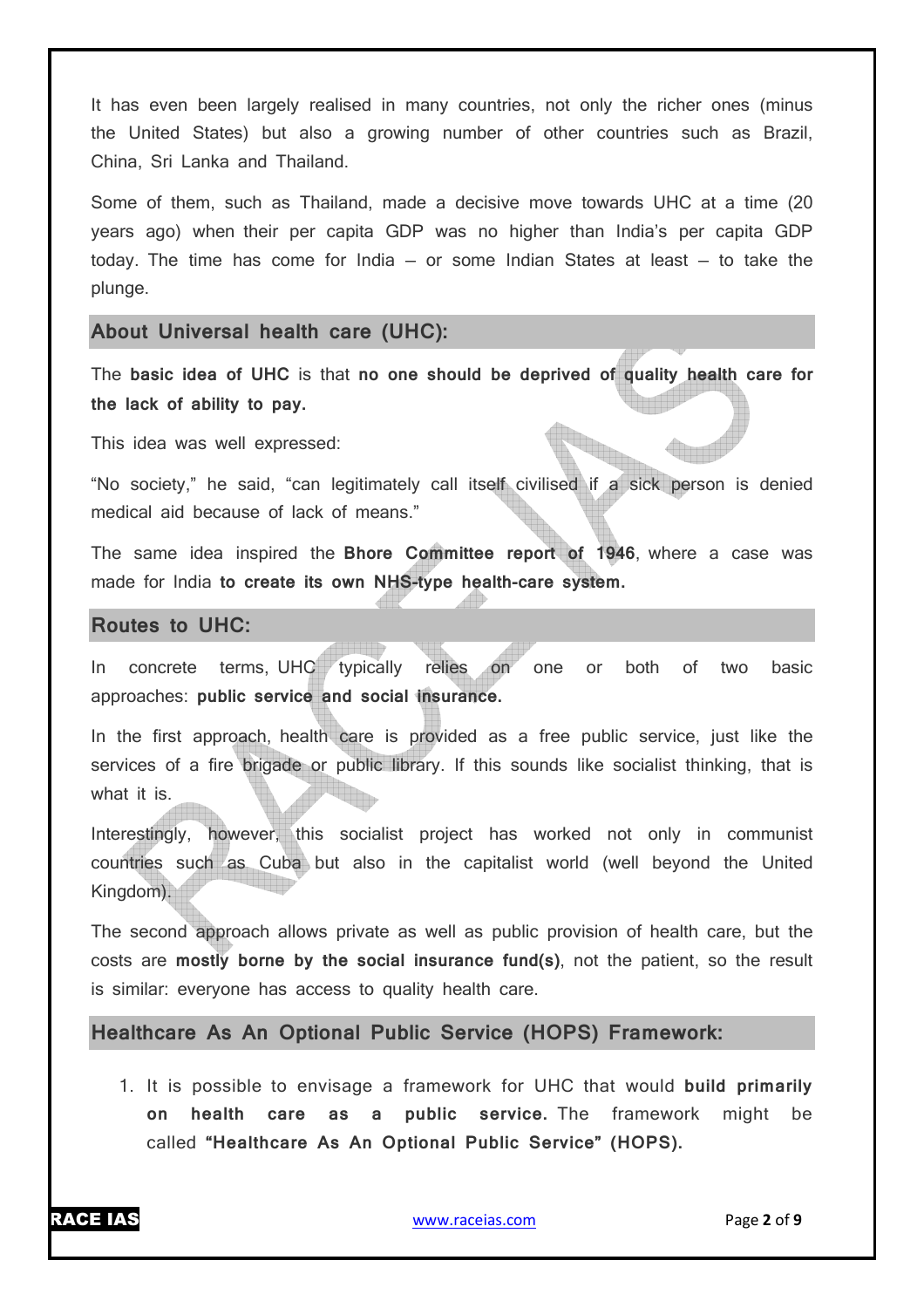- 2. Under HOPS, everyone would have a **legal right to receive free, quality health care in a public institution if they wish.**
- 3. It would not prevent anyone from seeking health care from the private sector at their own expense.
- 4. But the public sector would guarantee decent health services to everyone as a matter of right, free of cost.
- 5. If quality health care is available for free in the public sector, most patients will have little reason to go to the private sector.
- 6. **Social insurance** could also play a **role in this framework by helping cover procedures** that are not easily available in the public sector (e.g., high-end surgeries).
- 7. Although HOPS would not be as egalitarian as the national health insurance model initially, it would still be a big step toward UHC.
- 8. Moreover, it will become more egalitarian over time, as the public sector provides a growing range of health services.
- 9. The basic principles remain: everyone should be covered and insurance should be geared to the public interest rather than private profit.

## **Some challenges that needs to be addressed:**

Even in a system based on social insurance, public service plays an essential role.

- 1. In the absence of public health centres, dedicated not only to primary health care but also to preventive work, there is a danger of patients rushing to expensive hospitals every other day.
- 2. This would make the system wasteful and expensive. As it is, containing costs is a major challenge with social insurance, because patient and health-care provider have a joint interest in expensive care — one to get better, the other to earn.
- 3. One possible remedy is to require the patient to bear part of the costs (a "co-payment", in insurance jargon), but that conflicts with the principle of UHC. Recent evidence suggests that even small co-payments often exclude many poor patients from quality health care.
- 4. Another challenge with social insurance is to regulate private health-care providers. Here, a crucial distinction needs to be made between for-profit and non-profit providers.

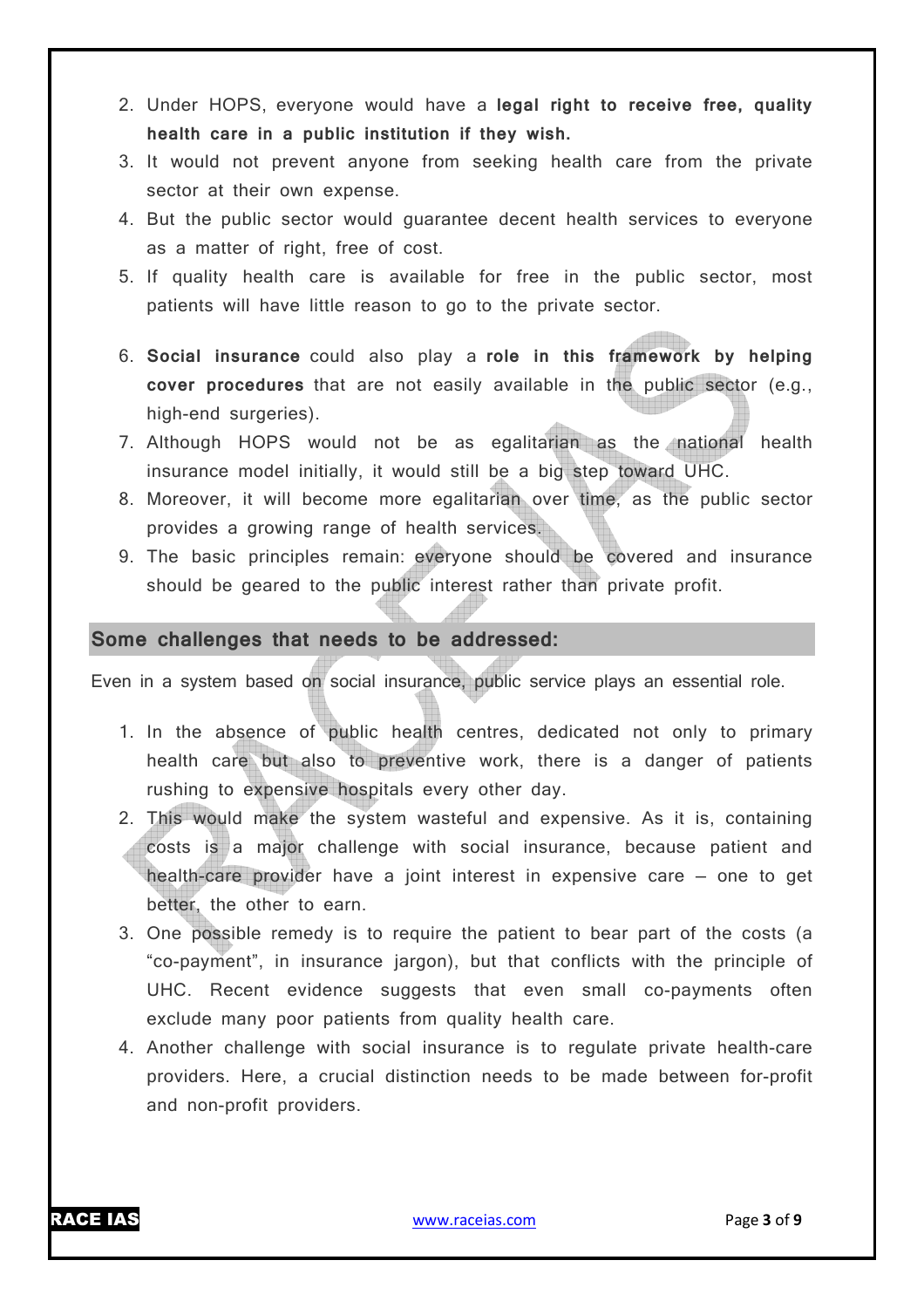- 5. Non-profit health-care providers have done great work around the world (including the U.S., where most hospitals were non-profit institutions just a few decades ago).
- 6. For-profit health care, however, is deeply problematic because of the pervasive conflict between the profit motive and the well-being of the patient. This calls for strict regulation, if for-profit health care is allowed at all.

#### **Combination of public service and social insurance:**

- 1. Today, most countries with UHC rely on a **combination of public service and social insurance.**
- 2. For all we know, however, the NHS model based on plain public service may be the best approach.
- 3. Private non-profit health care can be regarded as a form of public service, and private for-profit health care tends to defy discipline. A vibrant NHS is hard to beat.
- 4. The **word "vibrant",** of course, is critical. I am referring not only to good management and adequate resources but also to a sound work culture and professional ethics.
- 5. **A primary health centre** can work wonders, but only if doctors and nurses are on the job and care for the patients.
- 6. India's public health services have a bad name in that respect, but they are improving, and they can improve more.

# **What about social insurance?**

- 1. It could play a limited role in this framework, to help cover procedures that are not easily available in the public sector (e.g., high-end surgeries).
- 2. Social insurance, however, carries a risk of tilting health care towards expensive tertiary care, and also **towards better-off sections of the population.**
- 3. The extension of social insurance to **for-profit health-care providers** is especially risky, given their power and influence.
- 4. There is a case for social insurance to work mainly within the non-profit sectors (public and private), leaving out for-profit health care as far as possible.
- 5. The main difficulty with the HOPS framework is to specify the **scope of the proposed health-care guarantee**, including quality standards.

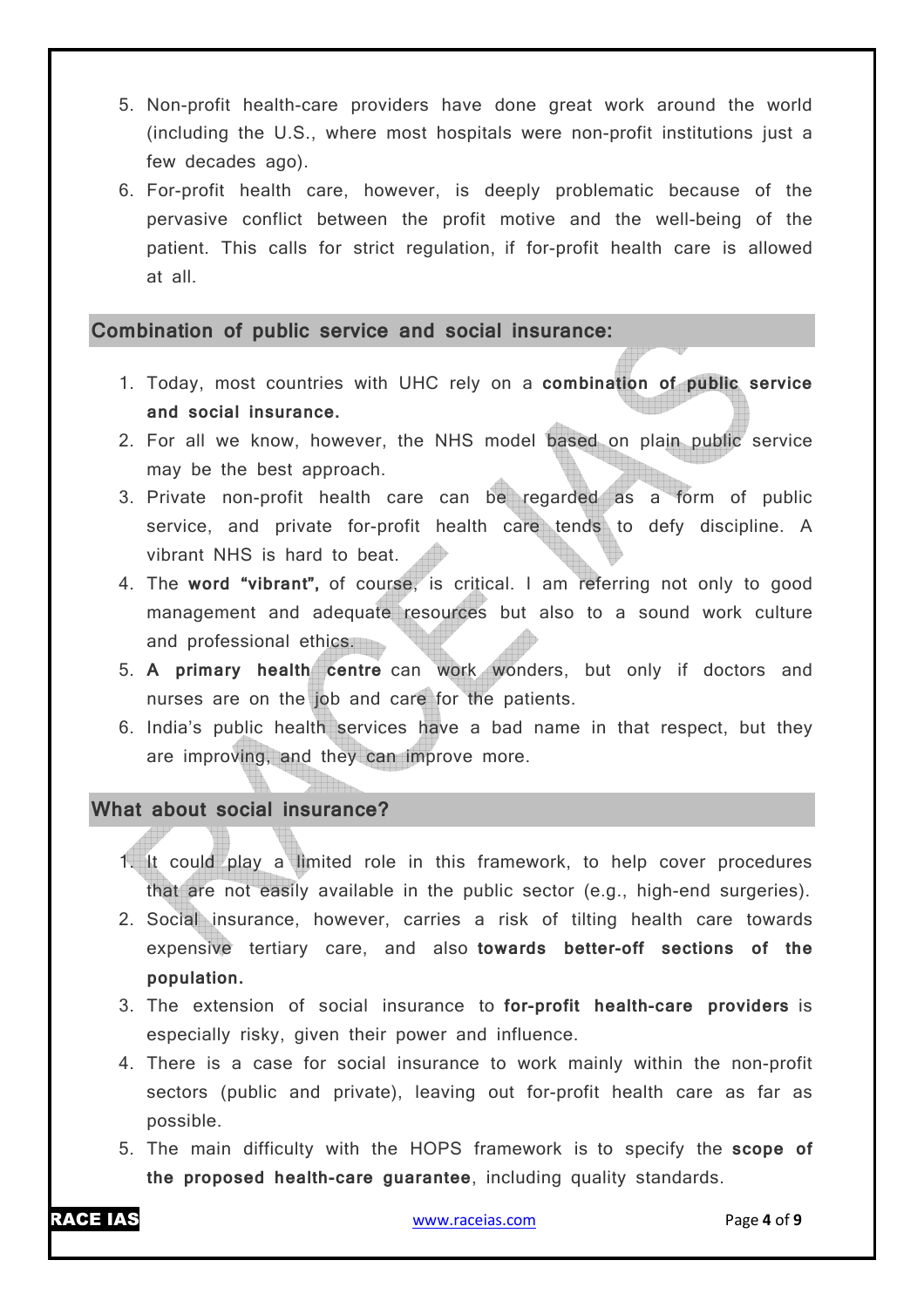- 6. UHC does not mean unlimited health care: there are always limits to what can be guaranteed to everyone.
- 7. HOPS requires not only health-care standards but also a **credible method to revise these standards over time**. Some useful elements are already available, such as the Indian Public Health Standards.

# **HOPS Case study:**

- 1. Tamil Nadu is well placed to make HOPS a reality under its proposed Right to Health Bill.
- 2. Tamil Nadu is already able to provide most health services in the public sector with good effect (according to the fourth National Family Health Survey, a large majority of households in Tamil Nadu go to the public sector for health care when they are sick).
- 3. The scope and quality of these services are growing steadily over time.
- 4. **A Right to Health Bill** would be an invaluable affirmation of the **State's commitment to quality health care for all**.
- 5. It would empower patients and their families to demand quality services, helping to improve the system further. Last but not least, it would act as a model and inspiration for all Indian States.

# **Conclusion:**

HOPS would not be as egalitarian as the NHS or national health insurance model where most people are in the same health-care boat. But it would still be a big step toward UHC.

Further, it is likely to become more egalitarian over time, as the public sector provides a growing range of health services.

If quality health care is available for free in the public sector, most patients will have little reason to go to the private sector.

# **Tackling Methane Emission**

**Methane** is a rapidly accelerating part of the climate problem. It is the **primary component of natural gas**, and it **warms the planet more than 80 times as quickly** as a comparable volume of atmospheric CO2 over a comparable amount of time

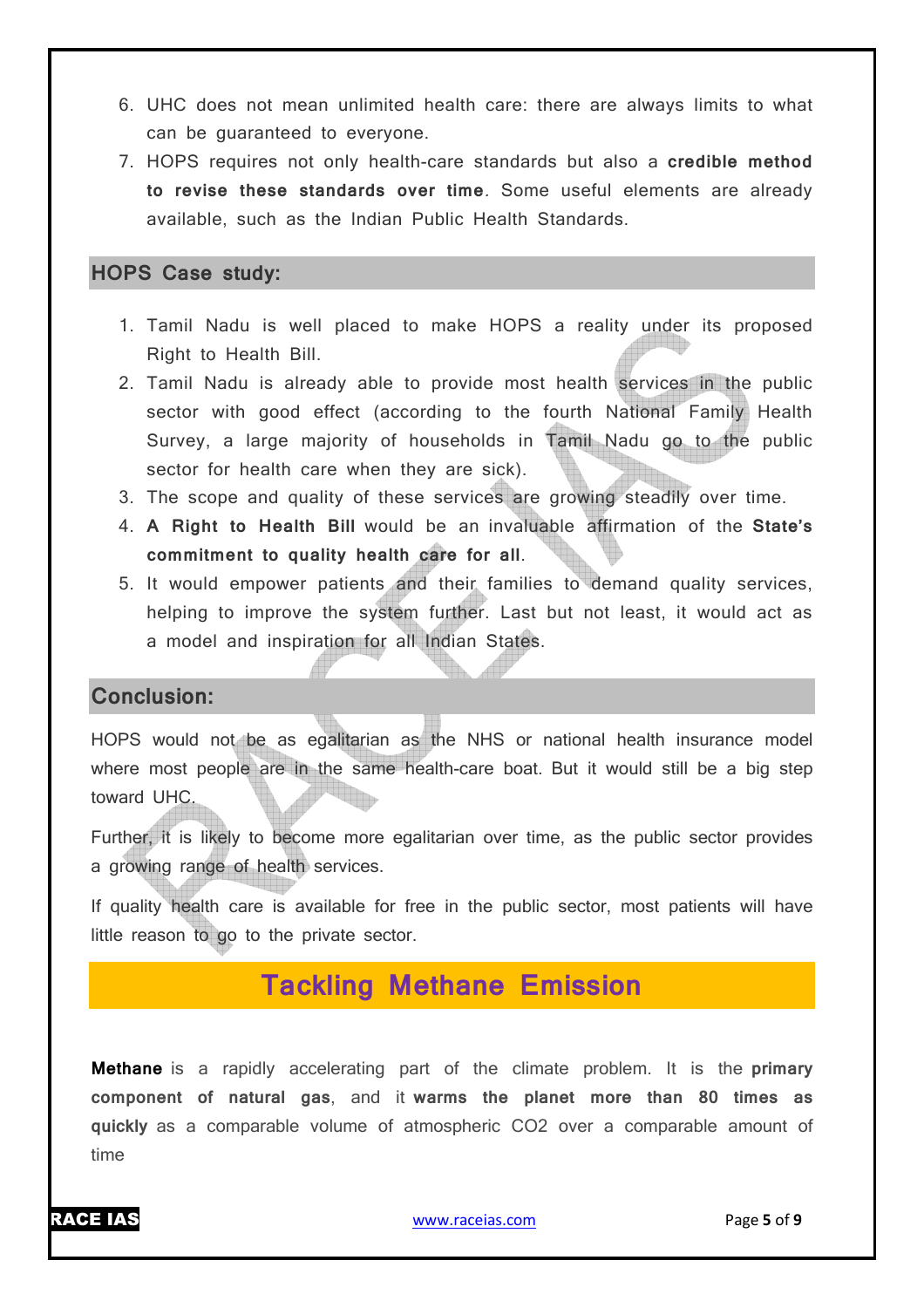Methane receives much less attention than carbon dioxide, but it's **recently been in the news due to the conflict in Ukraine** and due to new research on **leakage of the gas in the Permian Basin** — a fossil fuel-rich part of the United States (US).

Although methane is rising in the atmosphere, there's no consensus among scientists on how much methane is coming from various sources.

#### **Why is Methane More Harmful?**

- Methane is an invisible gas that can **significantly exacerbate the climate crisis**. It is a hydrocarbon that is a major constituent of natural gas **used as fuel to run stoves, heat homes**, and also to power industries.
- Methane can be thought of as a **thicker blanket than carbon dioxide** one that is **capable of warming the planet to a greater extent in a shorter period**.
	- o It has an immediate effect on warming the planet. However, unlike carbon dioxide which remains in the atmosphere for hundreds of years, methane **exerts its warming effects for roughly a decade.**
- Methane pollution, which is a **primary component of ground-level ozone** and emitted alongside toxic chemicals such as benzene, has been **linked to heart disease, birth defects, asthma and other adverse health impacts.**

## **What are the Sources of Methane?**

- **Biological Sources:** There are biological sources of methane it is made from some organic compounds by **methane-generating microbes known as methanogens**.
	- o Methanogens are found in various natural environments **where little or no oxygen is present**.
		- Such environments include **wetlands, landfills that are not well vented, and submerged paddy fields.**
- **Agriculture: Agriculture is the predominant source** of global methane emissions. Livestock emissions – from **manure and gastroenteric releases** – account for roughly **32% of human-caused methane emissions.** Cows also belch out methane.

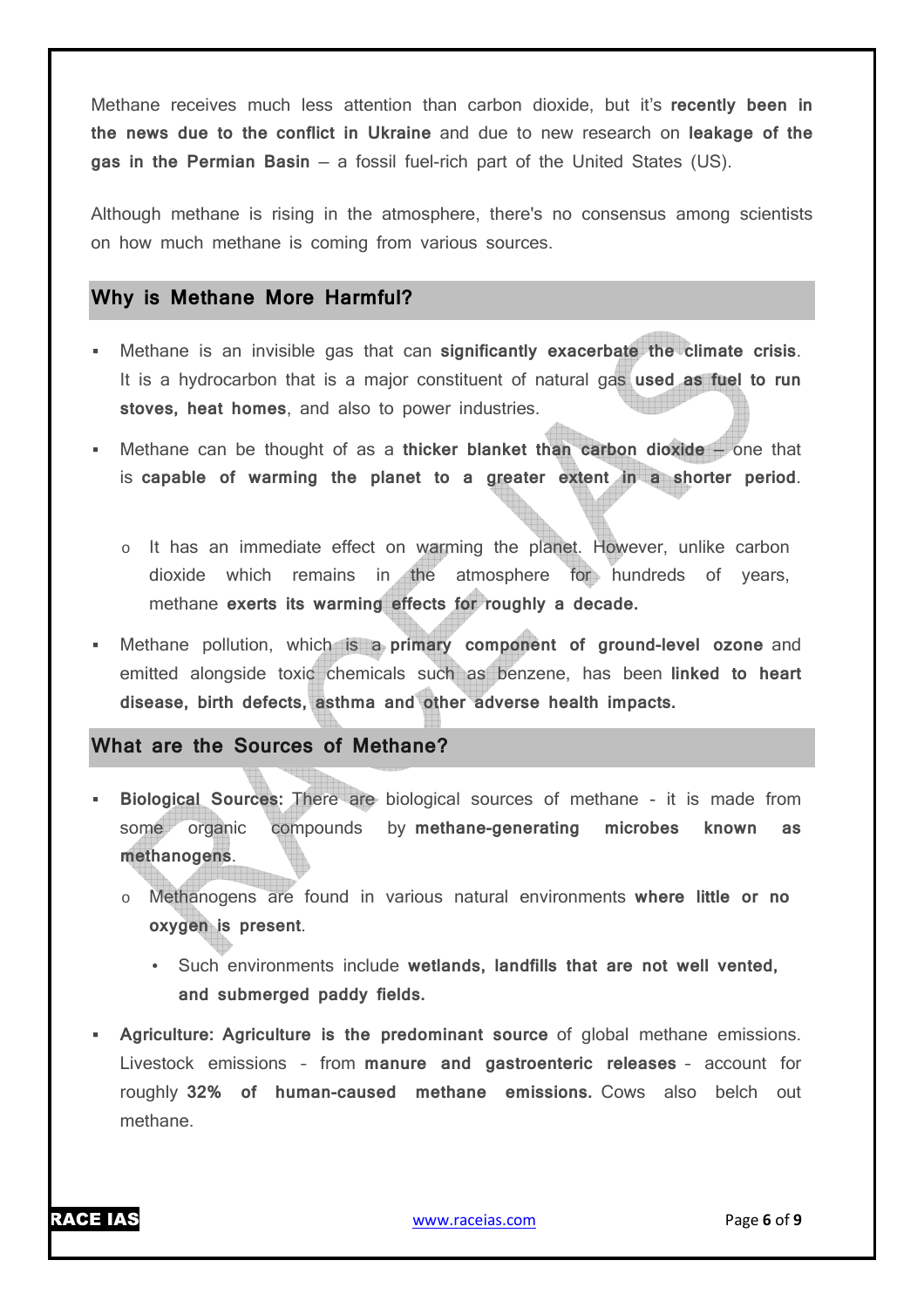- o **Paddy rice cultivation** in which flooded fields prevent oxygen from penetrating the soil, creating ideal conditions for methane-emitting bacteria – **accounts for another 8% of human-linked emissions.**
- **Emissions from Fuel and Industries:** Fugitive emissions of methane from **gas, coal, and oil sites** are contributing to the climate crisis, but the extent of leakage of this potent greenhouse gas has been difficult to determine.
	- o Methane leakage **occurs at every stage of the supply chain** from extraction and transport to use in homes and industries.
	- o Much of the methane **being released is due to "ultra-emitters",** which spew out copious amounts of the gas.

#### **Recent Emissions from Permian Basin -**

- Findings from helicopters and drones armed with infrared cameras, and satellite images have shown **larger amounts of leakage of methane from the Permian Basin** in Texas and New Mexico, US.
- A new study in the journal *Environmental Science & Technology* has estimated over **9% of gas production in the Permian Basin being leaked as emissions,** in contrast to the 1.4% predicted by the US Environmental Protection Agency.

# **What has been Done to Curb Methane Emissions?**

- **COP 26 Pledges:** At **COP26 in Glasgow**, over 100 countries signed an **agreement to cut methane emissions by 30% by 2030** as methane might be easier to deal with than carbon dioxide (which is more deeply embedded in the global economy).
	- o Ahead of this agreement, the **US President announced the Global Methane Pledge**, which is an US-EU led effort to cut methane emissions by a third by the end of this decade.
- **MethaneSAT:** Controlling methane emissions will require further scrutiny of its sources. To this end, satellites that will **track methane leakage** such as **MethaneSAT have been planned to launch**.
	- o MethaneSAT is a planned **American-New Zealand space mission** scheduled for launch later in 2022.
	- o It will be an **Earth observation satellite** that will monitor and study global methane emissions in order to combat climate change.

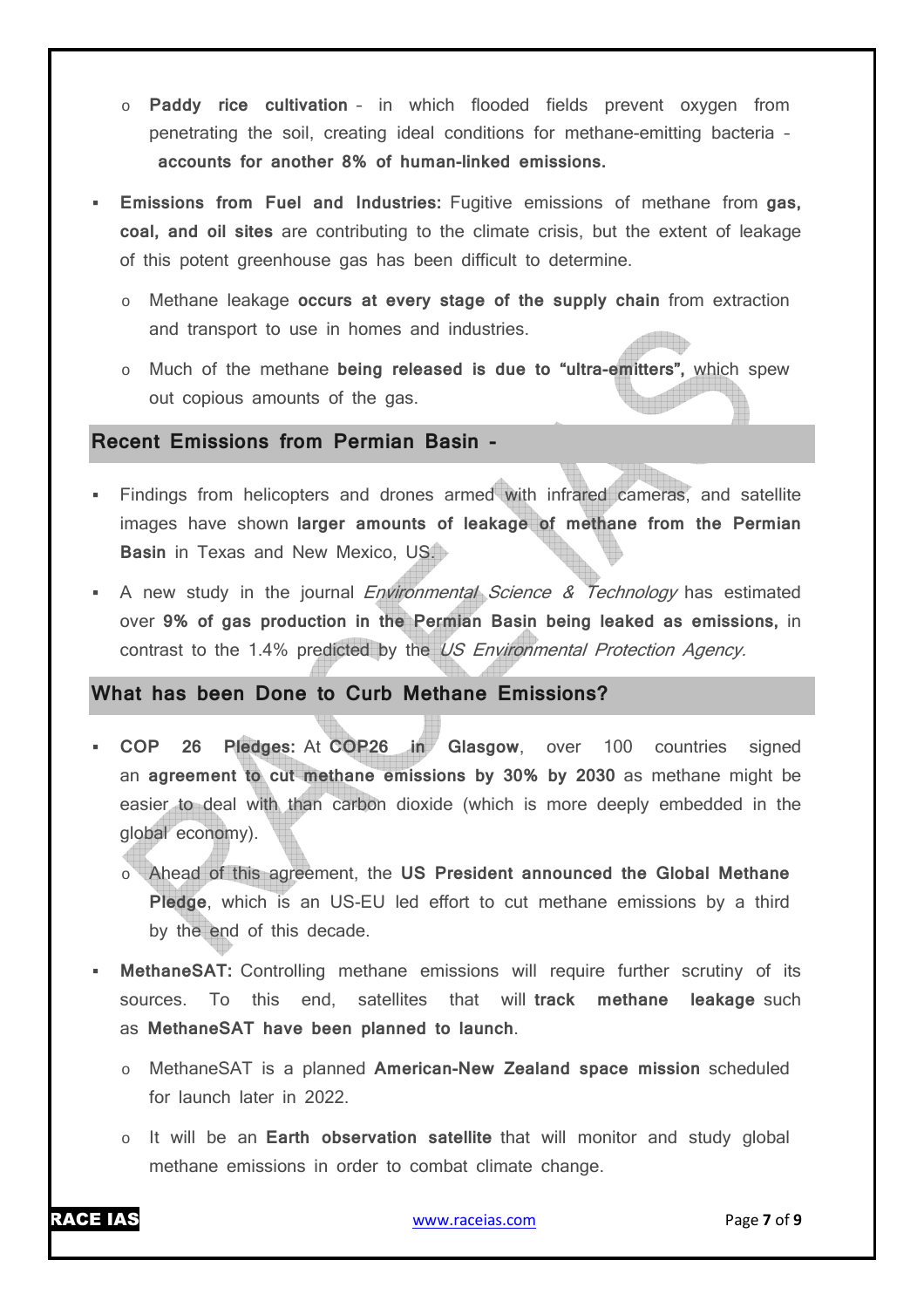- **UN Initiatives:** The **UN Food Systems** Summit in September 2021 was also aimed at helping make **farming and food production more environmentally friendly.**
	- o The **UN's Koronivia Joint Work on Agriculture initiative** is supporting the transformation of agricultural and food systems, focusing on how to maintain productivity amid a changing climate.
- **India's Initiative:** Central Salt & Marine Chemical Research Institute (CSMCRI) in collaboration with the country's three leading institutes developed a **seaweedbased animal feed** additive formulation that aims to reduce methane emissions from cattle and also boost immunity of cattle and poultry.

# **What is the Significance of Curbing Methane Emissions?**

- Human-caused methane emissions **could be reduced by as much as 45%** within the decade.
	- o This would **avert nearly 0.3°C of global warming by 2045,** helping to limit global temperature rise to 1.5˚C and putting the planet on track to achieve the Paris Agreement targets.
- Every year, the subsequent reduction in ground-level ozone would also **prevent 260,000 premature deaths,** 775,000 asthma-related hospital visits, 73 billion hours of lost labour from extreme heat and **25 million tonnes of crop losses.**

What Measures can be taken Further to Reduce Methane Emissions?

- **In the Energy Sector:** Methane emissions occur along the entire oil and gas supply chain, but especially from fugitive emissions from leaking equipment, system upsets, and deliberate flaring and venting.
	- o Existing cost-effective solutions can help reduce emissions, including **initiating leak detection and repair programs,** implementing **better technologies and operating practices,** and capturing and utilising methane that would otherwise be wasted.
- **In Agriculture:** The farmers can **provide animals with more nutritious feed** so that they are larger, healthier and more productive, effectively producing more with less.
	- o **Indian Council of Agricultural Research (ICAR)** has developed an **antimethanogenic feed supplement 'Harit Dhara' (HD),** which can cut down